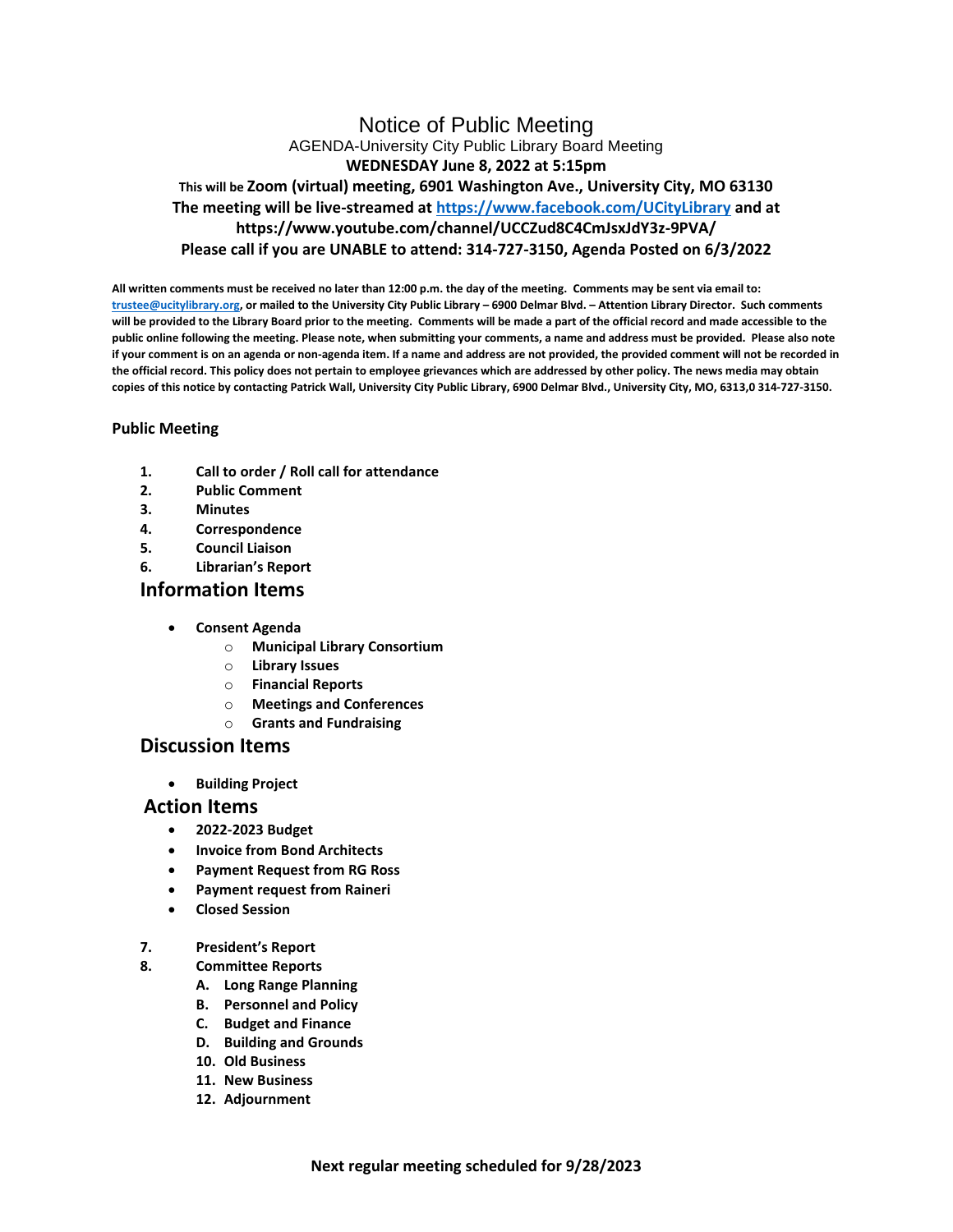# Notice of Committee Meeting

AGENDA-University City Public Library Meeting of the Budget and Finance committee **Monday June 6, 2022 at 4pm**

### **This will be Zoom (virtual) meeting, 6701 Delmar Blvd., University City, MO 63130**

#### **Please call if you are UNABLE to attend: 727-3150, Agenda Posted on 6/3/2022**

**All written comments must be received no later than 12:00 p.m. the day of the meeting. Comments may be sent via email to: [trustee@ucitylibrary.org,](mailto:trustee@ucitylibrary.org) or mailed to the University City Public Library – 6900 Delmar Blvd. – Attention Library Director. Such comments will be provided to the Library Board prior to the meeting. Comments will be made a part of the official record and made accessible to the public online following the meeting. Please note, when submitting your comments, a name and address must be provided. Please also note if your comment is on an agenda or non-agenda item. If a name and address are not provided, the provided comment will not be recorded in the official record.**

**This policy does not pertain to employee grievances which are addressed by other policy. The news media may obtain copies of this notice by contacting Patrick Wall, University City Public Library, 6900 Delmar Blvd., University City, MO, 6313,0 314-727-3150.**

- **1. Public comment**
- **2. 2022-2023 Pay Rates**
- **3. 2022-2023 Budget**
- **4. Payment request from RG Ross**
- **5. Payment request from Raineri**
- **6. Invoices from Bond Architects**